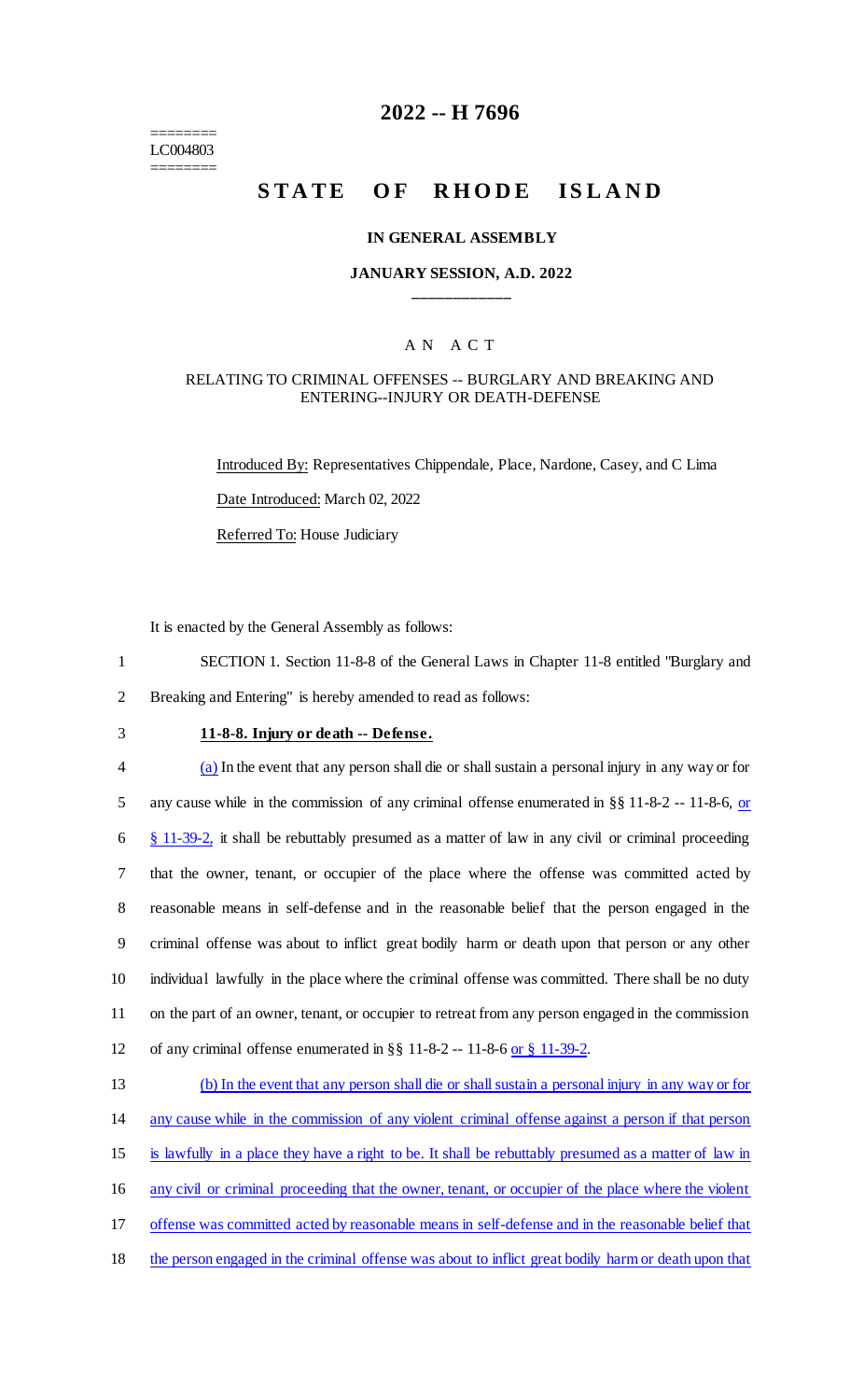- 1 person or any other individual lawfully in the place where the criminal offense was committed.
- 2 There shall be no duty on the part of an owner, tenant, or occupier to retreat from any person
- 3 engaged in the commission of any violent criminal offense if that person is lawfully in a place they
- 4 have a right to be.
- 5 SECTION 2. This act shall take effect upon passage.

======== LC004803 ========